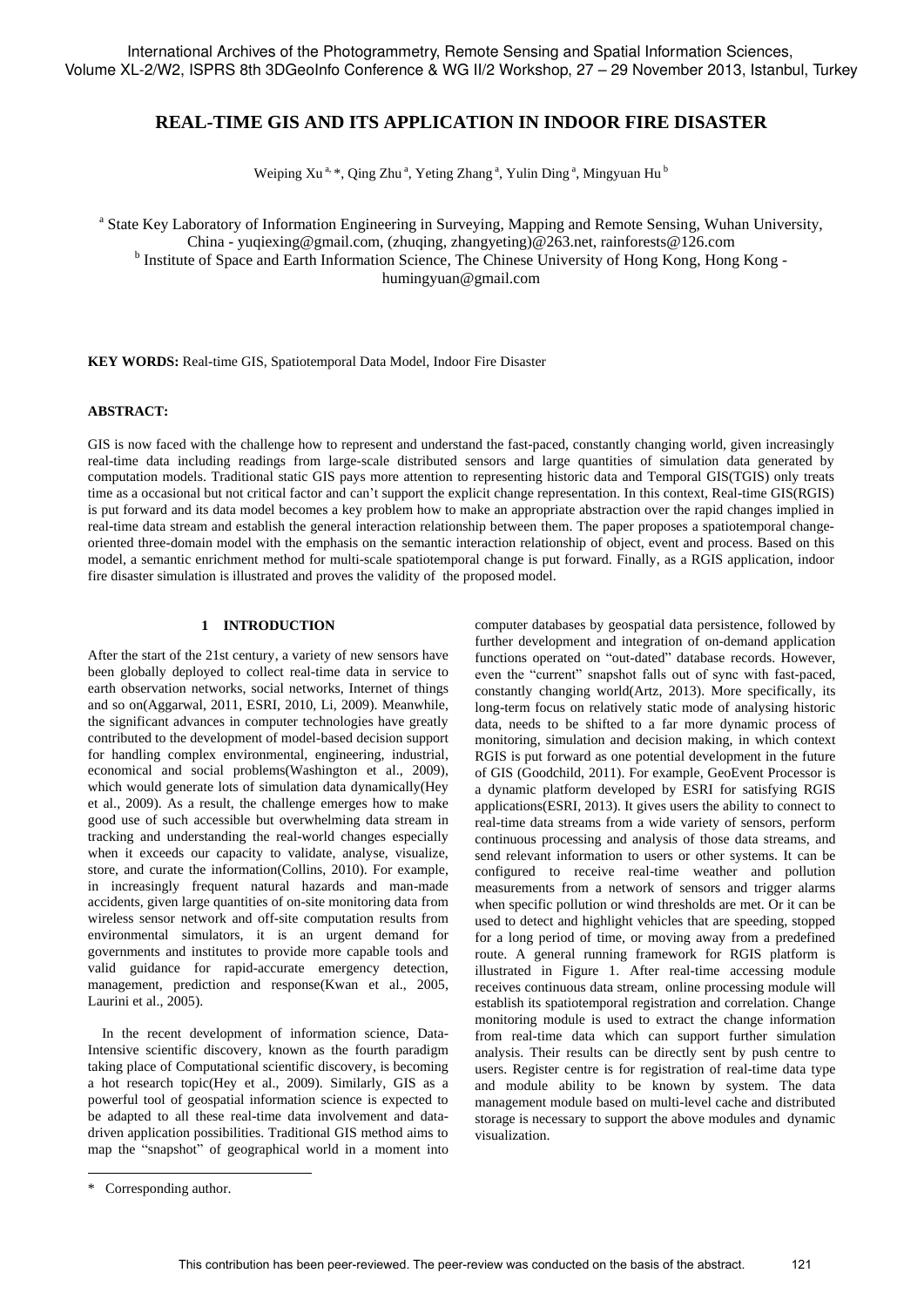

Figure 1. General running framework for RGIS platform

For effective representation of time-varying geospatial data, spatiotemporal data model has been one key research of TGIS in decades. TGIS is expected to monitor and analyse successive states of spatial entities, and also be equipped to study dependencies between linked entities(Claramunt et al., 1995). Therefore, existing TGIS data models mainly focus on recording the apparent states of multi-variable "things" involved in a change by linear timestamps and representing the implicit "happening" by the link of states before and after a change happens(Worboys, 2005). The temporal and spatial facts it records can be used to analyse spatiotemporal change patterns and infer underlying processes and relationship when needed(Claramunt et al., 1998). However, this framework can not support any deeper investigation into changes without explicit details on how and why the states vary in certain order and how the order is influenced especially in continuously changing geographical phenomenon. It is also explained from the above why most of TGIS data models are suitable for tracking such changes as land-use redistribution and object movement(Pelekis et al., 2004, Worboys, 2005), which seems to happen so "slowly" or "occasionally" that people only need to lay importance to discrete consequences instead of their intrinsic mechanism or dynamics (In fact, most changes are often observed without knowledge about the mechanisms). But for RGIS which treats time as a critical factor, any real-time change information are worth to detect and perceive in support of dynamic simulation and in-time forecast. In conclusion, how to make an appropriate abstraction over the rapid changes implied in real-time data stream and establish the general interaction relationship between them becomes a key problem of RGIS. It will be paid much attention to in the Section 2 and 3 of the paper.

Indoor fire disaster characterized by incident abruptness and process variability, is one of most serious and complex disasters in daily life (Hottel, 1984). Especially with the trend of composite indoor space and comprehensive architectural functions applied in high-rise building, underground shopping mall, hospital, museum and airport, indoor structure and facility is becoming so complicated that traditional methods used in indoor navigation and emergency evacuation face more difficulties in indoor fire safety project(Rüppel et al., 2010). This can be explained from two aspects. Firstly in the initial fire growth, the change of sensitive environment elements like

smoke spread and heat transfer is regarded to be mainly affected by enclosure geometry, space connectivity and surrounding object's properties like its type, amount, position, spacing, orientation, and surface area of the fuel packages(Karlsson et al., 2000). The complicated inner structure will make the generation and movement of these highly dynamic elements more unpredictable even by the rigid fire model analysis. Secondly, traditional building information model will treat the whole spatial structure as static features to construct a geometric topological network for evacuation path analysis but ignore the fact that the function, state and lifetime of building components will undergo changes at any time in fire scene(Isikdag et al., 2008). For example, the enablement of fire roll shutter will block the original connected spaces; the breakage of window by heat will affect the ventilation conditions. In conclusion, decision makers have to shift their focus on the macro-scale response to detailed prediction of fire spread and improve its accuracy by accessing real-time data. The Section 4 will illustrate how RGIS data model can be used for indoor fire representation.

#### **2 SPATIOTEMPORAL REPRESENTATION TO SUPPORT REAL-TIME GIS**

The representation and querying method of spatiotemporal changes is the basis of a spatiotemporal data model. From an ontological perspective of change, all that exists can be basically divided into continuants and occurrents. A continuant exists over a period of time in which it is wholly present at any moment, and during its lifetime it may endure changes and possess different properties at different times; an occurrent cannot undergo any change and is not wholly present at any time short of its entire duration(Grenon et al., 2004). There is no doubt that RGIS should support the spatiotemporal representation of both of them and their relationship. Three requirements are listed as follows:

#### **2.1 Queries about involved continuants in space, time and theme**

In GIS, the state of an object (continuant) at a time point is represented by its spatial occupation and non-spatial attributes known as thematic. So the basic queries GIS support can be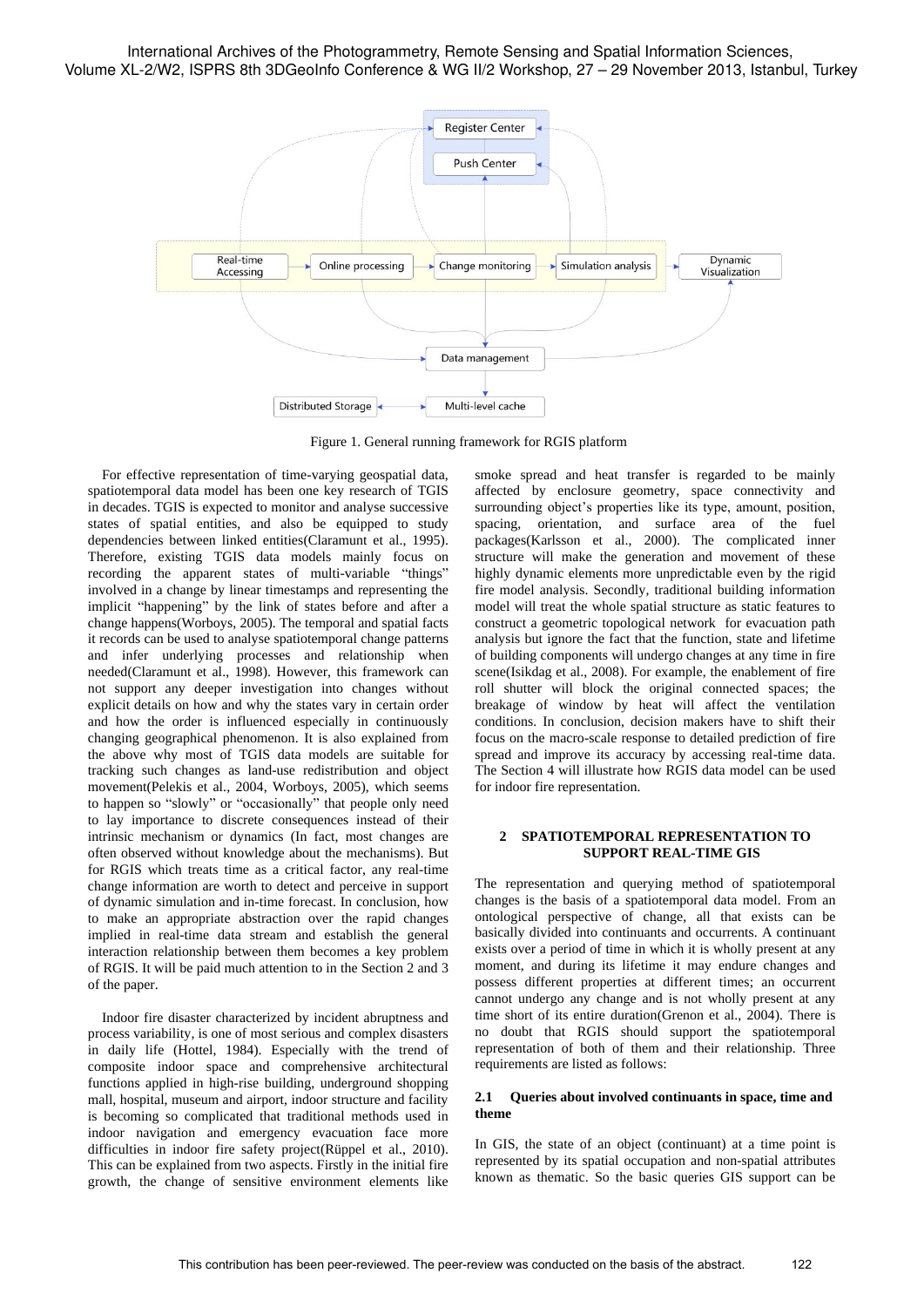categorized into three: queries about attributes of entities; queries about locations, spatial properties, and spatial relationships; queries about time, temporal properties and temporal relationships(Yuan, 1999). Given the morphology, topology and attributes of a spatiotemporal object, eight types of change is allowed(Pelekis et al., 2004). For example, the snapshot model can answer simple temporal queries from the perspective of cartography but its capability to support complex spatial-temporal queries is limited(Langran et al., 1988). And the analysis would be made difficult to detect changes and obtain related change data about its magnitude, influence, trend and so on. The three-domain model represents semantics, space and time separately and provides links between them to describe geographic changes(Yuan, 1999), but the links between involved continuants would be very complex in the representation of multi-variable changes.

#### **2.2 Queries about occurrents based on application level**

Occurrents are known as things that happen to continuants. They may represent abrupt change or can be triggered when gradual evolution is considered to be significant enough (over some predefined threshold) to register change. An event is defined as an application-driven concept that supports a cognitive interpretation of a significant pattern of change(Claramunt et al., 2000). Event-oriented spatiotemporal data model (ESTDM) is used to represent the events explicitly which stores changes in relation to a previous state rather than a snapshot of an instance(Peuquet et al., 1995). Most of the time these events do not occur at random because they are constrained to previous status and obey to underlying evolution mechanism which is illustrated as process. How to represent and store process information, which provides advantages for querying and understanding processes is what the process-based data model focuses on(Reitsma et al., 2005). The hierarchical representation of changes based on the application level is

necessary to describe change development at different spatial and temporal granularities. The common spatiotemporal hierarchy like "Event-Process-State" and "Event-Process-Sequence-Region" just extract simple processes from discrete temporal information and group them as an event(Yuan, 2001, Yuan et al., 2003).

### **2.3 Queries about influences and causes between occurrents**

Modelling a change is not merely recording and storing itself. In RGIS simulation and analysis, insights may be gained into how to describe the interaction of changes which is important to determining how various processes propagate over time and how to reflect distinct spatiotemporal evolution characteristics during separate stages, under multiple influences and driven by different causes in applications. For example, the analysis of disaster chains focuses more on the causal relations of successive disasters.

#### **3 SPATIOTEMPORAL CHANGE-ORIENTED THREE-DOMAIN MODEL**

### **3.1 Spatiotemporal Change-oriented Conceptual Model**

TGIS can relate the spatial components, the temporal components and thematic components with objects to represent object-oriented changes. The proposed model attaches more importance to the fact that the advance of time brings out the spatial change and thematic change. Therefore, it is necessary to make the abstraction over the time domain into the changedriven force with the integration of space and theme domain into the change pattern, which is regarded as spatiotemporal change-oriented data model. The proposed model is established through the links of change factor, change scale and change semantics as shown in Figure 2.



Figure 2. Spatiotemporal Change-oriented Conceptual Model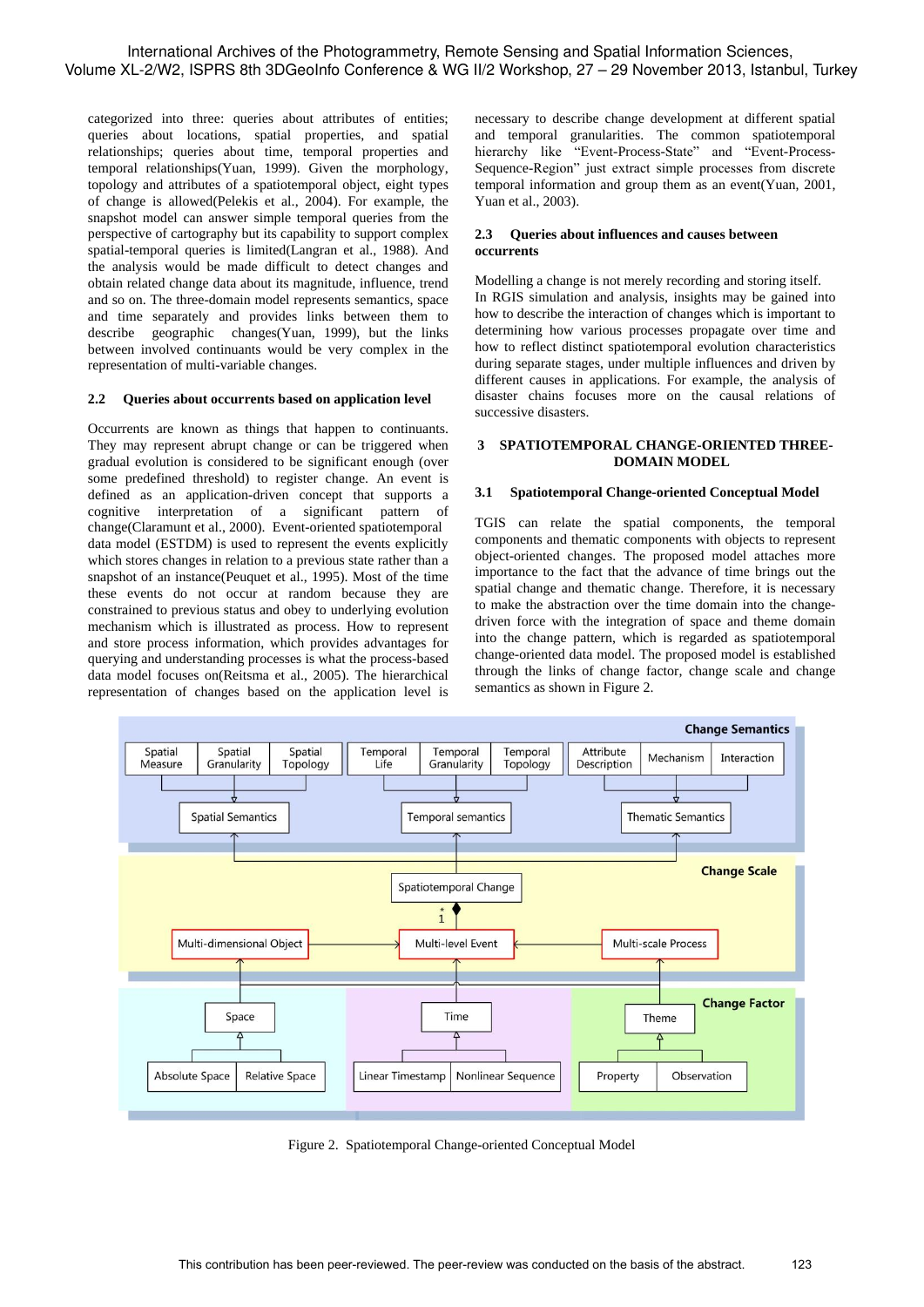#### **CHANGE SCALE**

The appropriate modeling of the real-world changes is determined by spatiotemporal scale, which reflects the abstraction of the change details from different understanding levels. The proposed model uses the interaction of three domains including object event-process to represent multi-scale changes as shown in following equation (1).

$$
C(s) = f_c(O, E, P) \tag{1}
$$

where  $C(s)$  is a change in certain scale,  $O$  means involved

objects regarded as multi-dimensional, *E* points to a set of defined events which can be divided into multi-level events according to the change scale, *P* stands for the physical process which can include sub processes.

Equation (2) gives detailed definition of these three domains. Here,  $O$  is thought to be possessed with spatial components *S* and thematic components *T* . Each *P* is governed by a process model  $M(t)$  as its main body which is often expressed in the form of mathematical equations or functions. There is

no doubt that it at least has one parameter: driven time *t* . *Pi*

and  $Po$  are separately the input list and output list of variables needed by *M* . *E* provides a comprehensive context for the changes in similar pattern. Some events may be required to assign the initial values to input parameters when it is triggered

such as sensor-detected events. The trigger condition *Cond* is often expressed as a predefined threshold to reach or equation

to judge. Other events may impose constraints *Cons* on the objects or the processes involved in their occurrence. For example, the event may limit the possible range of variable change or make the process develop in another trend. Besides,

*E* has to define how the process model's input and output is linked with the representation of object and process, i.e.,  $f_p$ 

and  $f_o$ . Therefore, the spatiotemporal change can be represented as the aggregation of events which is related to processes and objects.

$$
O = f_o(S, T)
$$
  
\n
$$
P = f_p(M(t), \overrightarrow{Pi}, \overrightarrow{Po})
$$
  
\n
$$
E = f_e(\overrightarrow{Cons}, \overrightarrow{Cond}, f_p, f_o)
$$
 (2)

### **CHANGE FACTOR**

The change factor is more related to the spatiotemporal data which provide the basis for change modeling. The paper continues to define it from the perspective of space, time and theme components. The space occupation for an object can be represented by either absolute space or relation space. The absolute approach identifies space as a collection of points such as fields, while the relative approach focuses on real-world entities like vectors composed of point, line, surface and volume. The time factor can be basically divided into linear timestamp and nonlinear sequence. The former is still used in the representation of discrete status, while the latter for continuous analytic expressions. The thematic attributes include the intrinsic property and real-time observation. Common physical properties or behaviours which will not endure any change is thought to be intrinsic, real-time observation is mainly from sensors or simulators.

## **CHANGE SEMANTICS**

The change semantics are represented through spatial semantics including spatial measure, spatial granularity and spatial topology; temporal semantics including temporal lifespan, temporal granularity, and temporal topology; thematic semantics including attribute description, mechanism and interaction. Here, the attribute description is more like a metadata of changing factors like variables, mechanism is a meaning given by the process model, and the interaction is between the object, event and process, which will be researched in next section.

### **3.2 Semantic Interaction Relationship between Object-Event- Process**

In order to support the representation of evolution characteristics during separate stages, under multiple influences and driven by different causes, the elementary interaction relationships between object-event-process are defined as follows (Figure 3):

**Description**: A descriptive event contains the context of inner process and can execute influence on other outer processes.

**Feedback**: A feedback event doesn't relate with any inner process and can't execute any effect on other processes, but records some typical characteristics of the process evolution. People often separate a whole change into several meaningful stages from the temporal view according to these characteristics. If the spatiotemporal scale was small enough, each spatiotemporal unit could be recognized as a feedback event.

**Influence**: An influential event can execute an effect on other processes, but its inner process can be ignored as "virtual process". For example, detected events reported by sensors fall into this type. How the event is triggered by some change and detected by sensors can be given no consideration but how it influences other changes is important. It can be further classified into composite event and primitive event. The former is a measurable change in the attribute values of a sensor data sequence while the latter is composed of them by logical operators and spatiotemporal operators.

**Cause**: A casual event is regarded as the direct cause of other processes, including initiation and termination cause. It can be an influent or descriptive event.

**Involvement**: The local changes of involved objects will be constrained by the event.

**Action**: The object acts in the process as a principal part, and its status change is determined by the process model.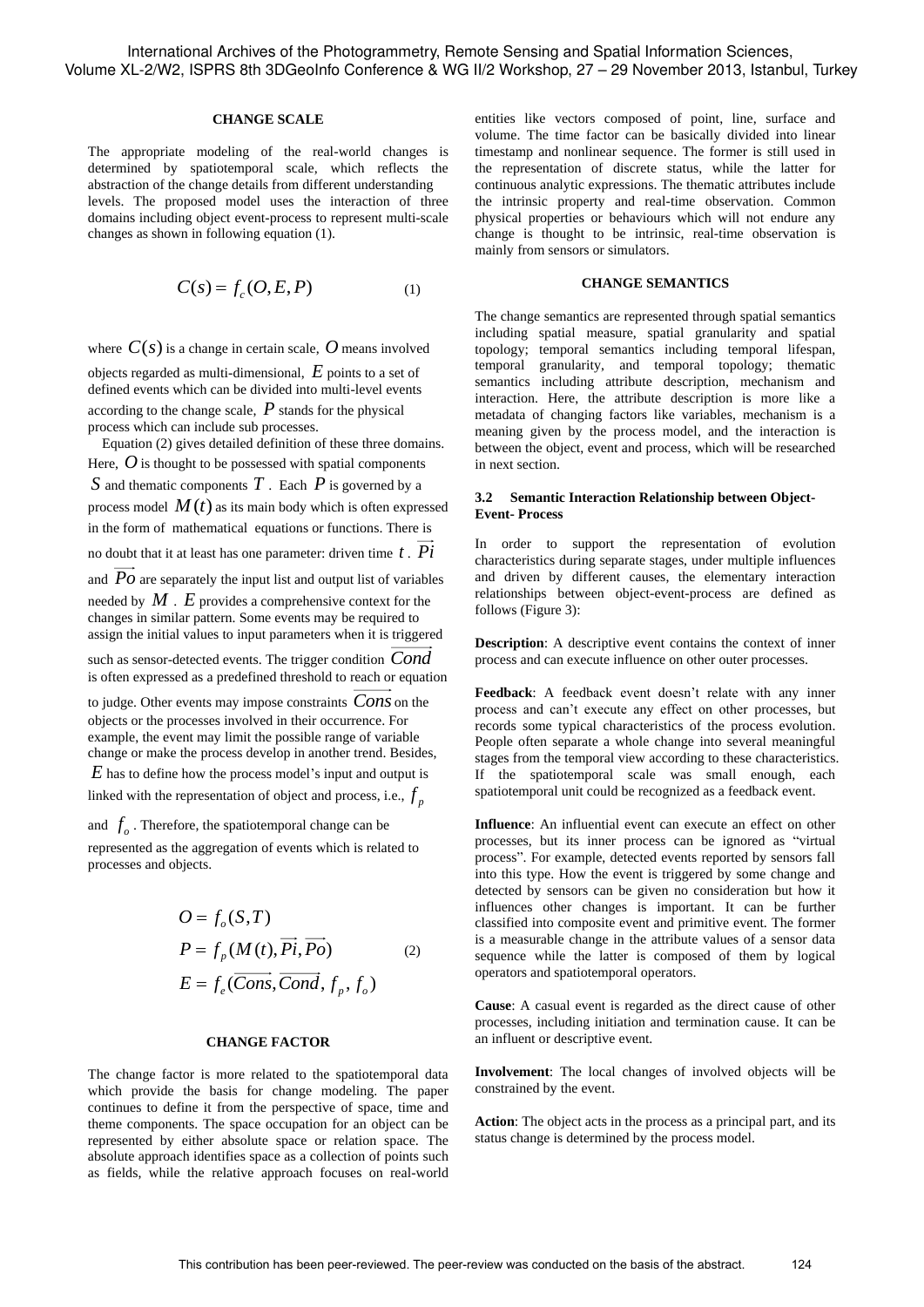**Join**: The object joins the process as a necessary part but its status may not be changed. It is used by the process model to calculate action objects' status.



Figure 3. Semantic interaction relationship between Object-Event- Process

#### **3.3 Semantic Enrichment Method for Multi-scale Spatiotemporal Change**

According to the semantic interaction relationship between object-event-process, the semantic enrichment for multi-scale changes can be implemented using the event-based and processbased method, which is illustrated in Figure 4. In event-based representation, each event contains sub events in the lower level, which describes the happening context for inner process joined by the objects; while in process-based method, each process can be thought to be composed of sub processes, which is related with casual/influential/feedback events involved with the objects. The two methods can be related with each other to form a complete semantic description to satisfy the queries about the influences and causes between changes. For example, when inner process is queried using the event-based method, its sub processes and related events can be queried using the processbased method. It is worthy to mention the involved objects in the two methods may also be multi-scale. Based on these two methods and their relationship, the change description can be established.



Figure 4. Semantic enrichment method for multi-scale spatiotemporal change

#### **4 REAL-TIME GIS CASE: INDOOR FIRE DISASTER SIMULATION**

In this paper, RGIS can be used for indoor fire simulation in following aspects.

## **4.1 Fire Detection**

The ignition can be detected at once by composite monitoring from multi-source sensors. For example, video-based fire detection(VFD) is more employed because videos can 'see' a fire from a long distance without the smoke or heat needing to get to the detector first(Töreyin et al., 2006), and then other sensors can be used to measure environmental elements around the video-monitoring area such as smoke and flame in case of false alarms from VFD. So the fire-detection event as a composite event is regarded as composed of several primitive events. The logical operator <AND> is used because all of them have to be assured to happen and spatiotemporal operator <BEFORE> means they should happen in order or else at the same time.

> [VFD] <AND><BEFORE> [Flame-sensor Detection] <AND> [Smoke-sensor Detection]

Here, the variables of video, flame wavelength and smoke intensity are firstly registered by real-time accessing module into the register center. The detection algorithm are separately registered by change monitoring module. The size and location of the ignition source and its property like heat release rate can be extracted from the detected information to drive the fire simulation.

#### **4.2 Representation of Fire Spread**

Fire spread is the main process to be described in indoor fire simulation. In a smaller scale, it can be further divided into sub processes including solid phase pyrolysis, heat transfer, momentum transport and gas phase combustion. Pyrolysis is the decomposition or transformation of a compound caused by heat that produce the gaseous fuel which is the first chemical reaction that occurs in the burning of many solid fuels, like wood, cloth, paper, and plastic. So ignition event can be thought of the direct cause of the pyrolysis, which process can be ignored as virtual and only influenced by the fire-detection event.

Flashover is a very rapid and sudden transition from a growing fire to a fully developed fire, where all the combustible material in the enclosure is ignited, because all exposed surfaces are heated to the ignition temperature and emit flammable gases as a result of radiation from hot layer which threats the life of firefighters and rescue work. It can be judged as a feedback event for fire spread process when the Upper Layer Temperature reaches 600 ℃.

In the indoor fire disaster, some events affecting the fire development may happen in a sudden. For example the enablement of fire roll shutter will block the original connected spaces and affect the momentum transport; the breakage of window by heat will affect the ventilation conditions; sprinkles will automatically spray to the fire area to control the fire development. All these events can be regarded as influential events.

The typical semantic interactions between the above changes in indoor fire disaster using RGIS data model are listed in Table 1.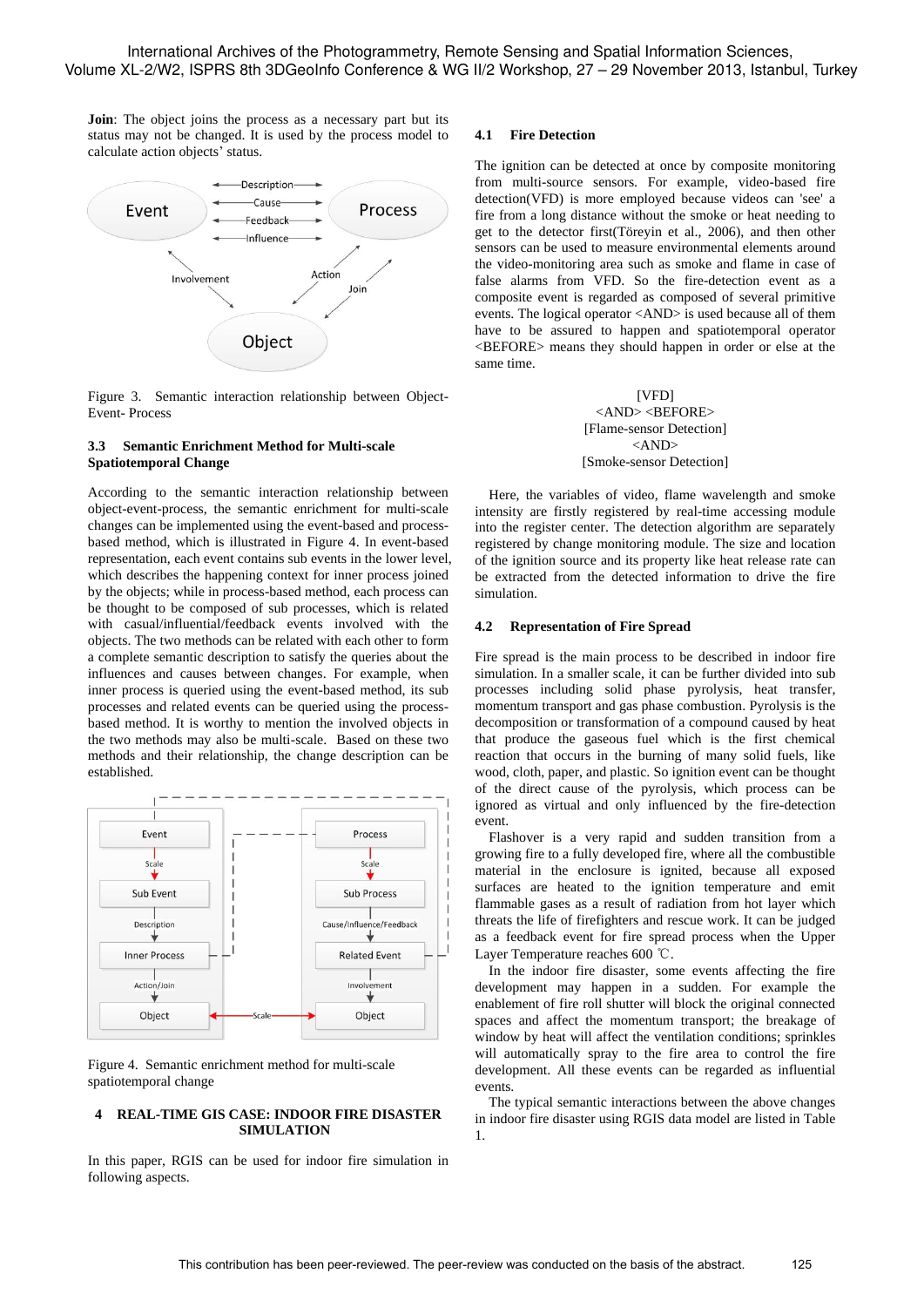International Archives of the Photogrammetry, Remote Sensing and Spatial Information Sciences, Volume XL-2/W2, ISPRS 8th 3DGeoInfo Conference & WG II/2 Workshop, 27 – 29 November 2013, Istanbul, Turkey

| Change A                  | Change domain  | Change B                  | Change domain       | Semantic Interaction |
|---------------------------|----------------|---------------------------|---------------------|----------------------|
| Indoor Fire               | $<$ Event $>$  | Fire Spread               | $<\!\!Process\!\!>$ | Description          |
| Flashover                 | $<$ Event $>$  | Fire Spread               | $<$ Process $>$     | Feedback             |
| Ignition                  | $<$ Event $>$  | Pyrolysis                 | $<$ Process $>$     | Cause                |
| Fire Detection            | $<$ Event $>$  | Ignition(virtual)         | $<$ Process $>$     | Influence            |
| Sprinkle Spray            | $<$ Event $>$  | <b>Heat Transfer</b>      | $<$ Process $>$     | <b>Influence</b>     |
| <b>Shutter Block</b>      | $<$ Event $>$  | <b>Momentum Transport</b> | $<$ Process $>$     | Influence            |
| <b>Building</b>           | $<$ Object $>$ | Indoor Fire               | $<$ Event $>$       | Involvement          |
| Furniture                 | $<$ Object $>$ | Pyrolysis                 | $<$ Process $>$     | Action               |
| Inner Environmental Field | $<$ Object $>$ | <b>Heat Transfer</b>      | $<$ Process $>$     | Action               |
| Outer Environmental Field | $<$ Object $>$ | <b>Heat Transfer</b>      | $<\!\!Process\!\!>$ | Join                 |
|                           |                |                           |                     |                      |

Table 1. Typical semantic interactions between the changes in indoor fire disaster

### **4.3 Fire Simulation**

Fire Dynamics Simulator(FDS) is adopted in this paper to simulate a room fire development and Smokeview is used to display the results of an FDS simulation(McGrattan et al., 2008). The typical events like ignition and flashover can be recorded from the simulation results (Figure 5).



Figure 5. The simulation results from FDS for validation of ignition and flashover events

After RGIS monitors the event that the sprinkle begins to spray, its behavior will affect the heat transfer process which changes the simulation trend as shown in Figure 6. At the 2.0s after the ignition, the upper temperature of flame can reach 300℃ but the water particles from the sprinkle will lower the temperature to up to 90℃.



Figure 6. The simulation results from FDS for validation of sprinkle-spray event

According to the real-time data about the environmental field, the fire simulation model can be further optimized to adapt to the fire scene, and the evacuation network will also be updated which will be researched in future work. When more information closer to real-world changes can be obtained from RGIS, the decision support will be made more practical.

#### **5 ACKNOWLEDGEMENTS**

The research for this paper was funded by the National High Technology Research and Development Program of China (No. 2012AA121401 and 2013AA122301), and the National Basic Research Program of China (973 Program, No. 2011CB302306).

#### **6 REFERENCE**

- Aggarwal, C., 2011. An Introduction to Social Network Data Analytics. In *Social Network Data Analytics,* ed. C. C. Aggarwal. Springer US, pp.1-15.
- Artz, M., 2013. The New Age of Real-Time GIS. ESRI. http://blogs.esri.com/esri/esri-insider/2013/04/01/thenew-age-of-real-time-gis/ (1 May, 2013).
- Claramunt, C.,Jiang, B.,2000. Hierarchical reasoning in time and space. In *Proceedings of 9th International Symposium on Spatial Data Handling*, 41-51.
- Claramunt, C., Parent, C.,Thériault, M., 1998. Design Patterns for Spatio-temporal Processes. In *Data Mining and Reverse Engineering,* eds. S. Spaccapietra & F. Maryanski. Springer US, pp.455-475.
- Claramunt, C.,Thériault, M.,1995. Managing Time in GIS: An Event-Oriented Approach. In *Proceedings of the International Workshop on Temporal Databases: Recent Advances in Temporal Databases*, 23-42. Springer-Verlag.
- Collins, J. P., 2010. Sailing on an Ocean of 0s and 1s. *Science,*  327**,** pp.1455-1456.
- ESRI. 2010. Tracking Server 10 (White Paper). www.esri.com/library/whitepapers/pdfs/trackingserver-10.pdf (1 May, 2013).
- ESRI. 2013. ArcGIS Enables Real-Time GIS. http://www.esri.com/esrinews/arcnews/spring13articles/arcgis-enables-realtime-gis (May 1, 2013).
- Goodchild, M. F., (2011) Looking Forward: Five Thoughts on the Future of GIS. *ArcWatch*. http://www.esri.com/news/arcwatch/0211/future-ofgis.html (1 May, 2013).